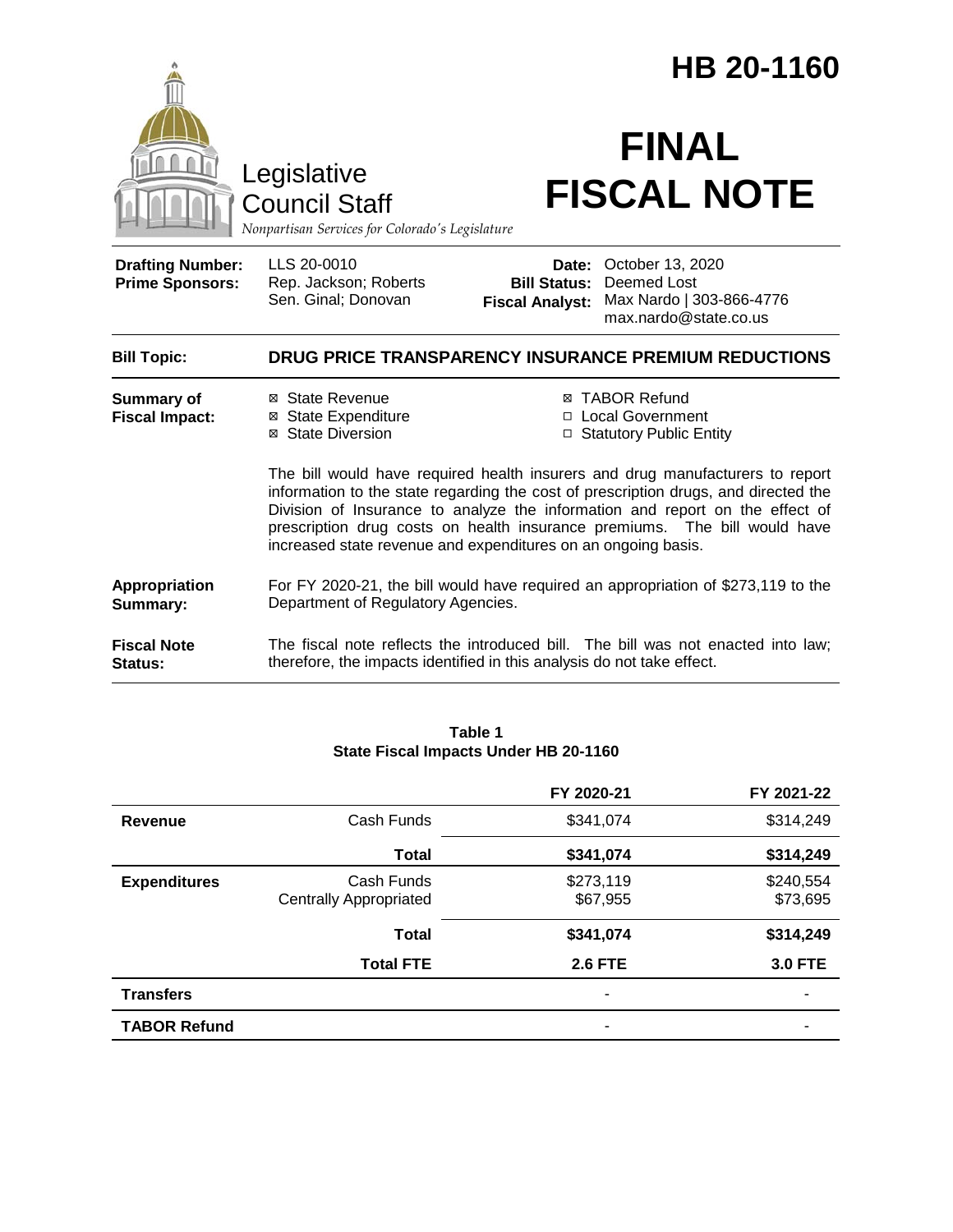October 13, 2020

# **Summary of Legislation**

The bill requires health insurers, drug manufacturers, pharmacy benefit management firms (PBMs), and nonprofit organizations focusing on pharmaceutical treatment to report information relating to the cost of prescription drugs to the Commissioner of Insurance (commissioner) in the Division of Insurance (DOI) in the Department of Regulatory Agencies (DORA). The commissioner is authorized to adopt rules to implement the bill, including fees paid by insurers, manufacturers, and PBMs to cover the costs of implementing the bill. In addition, penalties are established for health insurers, drug manufacturers, and pharmacists for failure to comply with various provisions of the bill.

**Health insurers.** Beginning in 2021, health insurers must report the following information to the commissioner relating to all covered prescription drugs dispensed at a pharmacy and paid for by the health insurer during the preceding calendar year:

- the top fifty drugs purchased, both by volume and by annual spending;
- the fifty drugs that accounted for the highest increase in total annual spending compared to the prior year;
- the fifty drugs that caused the greatest increase in premiums:
- the fifty drugs that the insurer paid for most frequently and for which the insurer received a rebate from manufacturers;
- the fifty drugs for which the insurer received the highest rebate, both in absolute terms and as a percentage of the price of the drug;
- a written certification that the insurer accounted for all rebates in determining premiums, and a description of how this was calculated; and
- a list of all PBMs the health insurer uses, which must be updated within ten days of any change.

Beginning January 1, 2021, health insurers and PBMs that receive a manufacturer's notice of price increases or new specialty drugs must annually report to the commissioner on information specified in the bill for each drug. This information includes rebates received from manufacturers, administrative fees, dispensing fees, as well as the average wholesale price for specified categories of prescription drugs delineated by market sector. Health insurers using PBMs must require PBM compliance with this requirement and must periodically audit to verify compliance.

Beginning January 1, 2022, DOI regulated health insurers must reduce premiums for each plan by an amount equal to the estimated rebates received for prescription drugs for that plan in the previous year.

**Drug manufacturers.** For prescription drugs with a price of more than \$50 per course of therapy, manufacturers are required to report information on drug price increases beyond specified thresholds to the commissioner and purchasers registered with DOI. Beginning January 1, 2021, manufacturers that introduce new specialty drugs to the commercial market must notify the commissioner and registered purchasers within three days after the release fo the drug. In addition, for each drug reported on as described above, manufacturers must report additional specified information to the commissioner relating to the price history of the drug within 15 days after the end of each calendar quarter that starts during or after 2021. The DOI may impose a fee on purchasers registering with the division to offset the cost on registering and maintaining a list of purchasers.

**Nonprofit organizations.** A nonprofit organization whose mission focuses on pharmaceutical treatment for Coloradans and has received payments or donations exceeding \$1,000 in value from a drug manufacturer, PBM, health insurer, or trade association of one of these industries, must report to the commissioner specified information concerning these payments or donations. Fines of up to \$10,000 are established for failure to comply.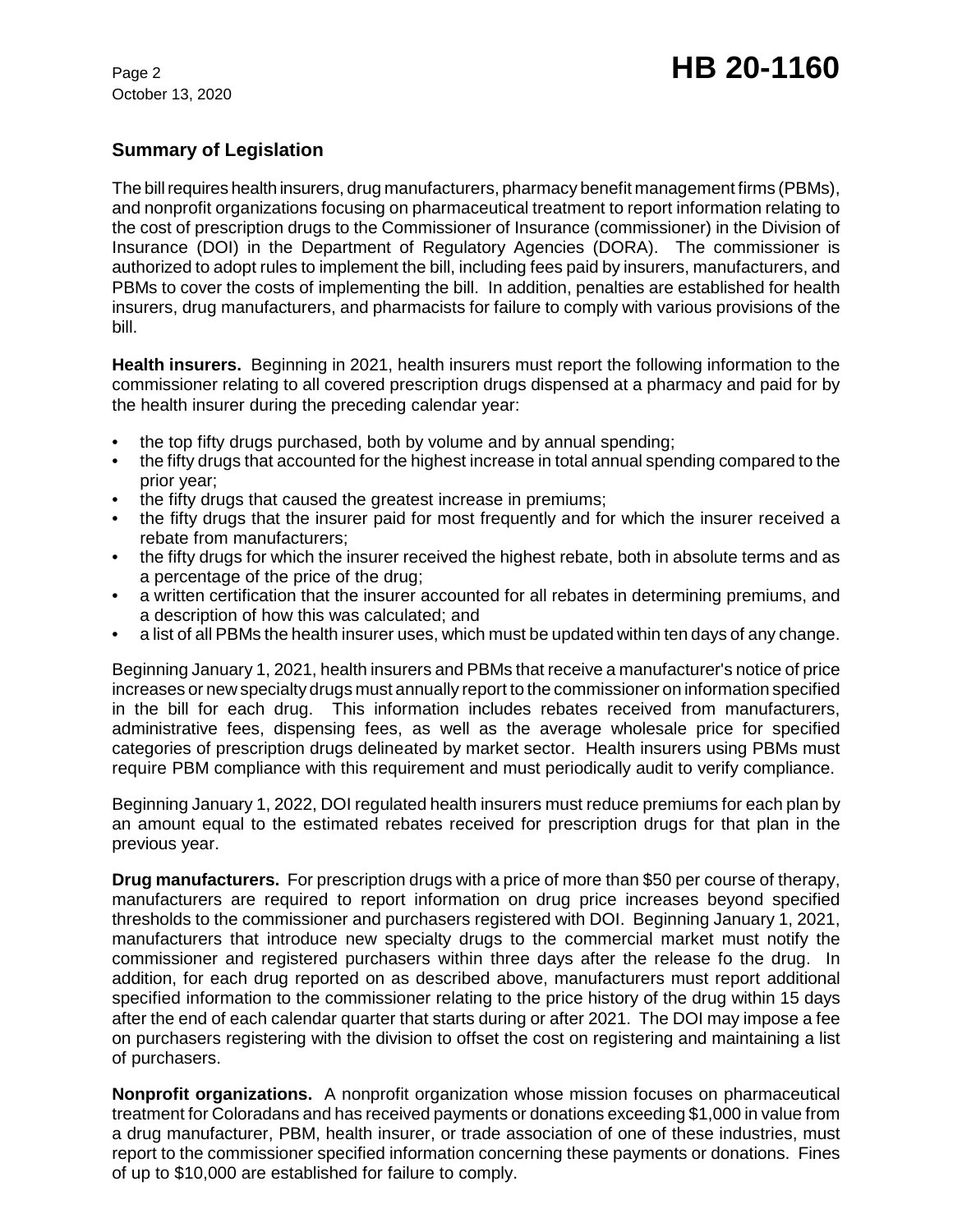October 13, 2020

**Division of Insurance.** The DOI must publish to its website the information received pursuant to this bill, excluding information that is demonstrated to be proprietary. The commissioner must analyze the data to determine the overall effect of prescription drug costs on premiums and issue a report as part of the DOI's annual *Health Cost Report*, and publish the report by December 1, 2021, and each year thereafter. Among other things, the report must include a description of the rebate practices of health insurers, and any recommendations for legislative changes to contain the costs of prescription drugs. If any reporting entity demonstrates that reported information is proprietary, the commissioner much review the information and exclude it from the report. The reporting entity bears the burden of proof to demonstrate that any information is proprietary.

### **State Revenue**

The bill increases state cash fund revenue by an estimated \$341,074 in FY 2020-21 and \$314,249 in FY 2021-22 and future years. The bill may also increase General Fund revenue from civil penalties and court filing fees, minimally. This revenue is subject to TABOR.

**Fee impact.** Colorado law requires legislative service agency review of measures which create or increase any fee collected by a state agency. These fee amounts are estimates only, actual fees will be set administratively by DOI based on cash fund balance, program costs, and the number of health insurers, drug manufacturers, and PBMS subject to the fee. There are approximately 500 health insurers regulated by DOI and approximately 30 in-state drug manufacturers, but it is unknown how many other drug manufacturers, PBMs, and nonprofit organizations will be subject to the fee as of this writing. The table below identifies the fee impact of this bill.

| <b>Fiscal Year</b> | Type of Fee | <b>Proposed Fee</b> | <b>Number Affected</b> | Total*    |
|--------------------|-------------|---------------------|------------------------|-----------|
| FY 2020-21         | Filing Fee  | \$644               | at least 530           | \$341.074 |
| FY 2020-21         | Filing Fee  | \$593               | at least 530           | \$314.249 |

#### **Table 2 Fee Impact under HB 20-1160**

*\* Totals have been rounded*

**Court filing fees.** To the extent that cases are appealed to the district court, the bill may increase state revenue from filing fees, which are deposited into various cash funds in the Judicial Department. For informational purposes, the district court filing fee is \$235.

### **State Diversions**

Typically, a General Fund diversion occurs when the DOI's costs increase, as the division is funded with insurance premium tax revenue that would otherwise be credited to the General Fund. However, it is expected that this bill will be funded from filing fees deposited directly into the DOI Cash Fund, so it is unlikely that such a diversion will take place. However, if the fees are not in place through rule in time to cover implementation costs, or are otherwise insufficient to cover the costs under the bill, diversion from the General Fund to the DOI Cash Fund may occur.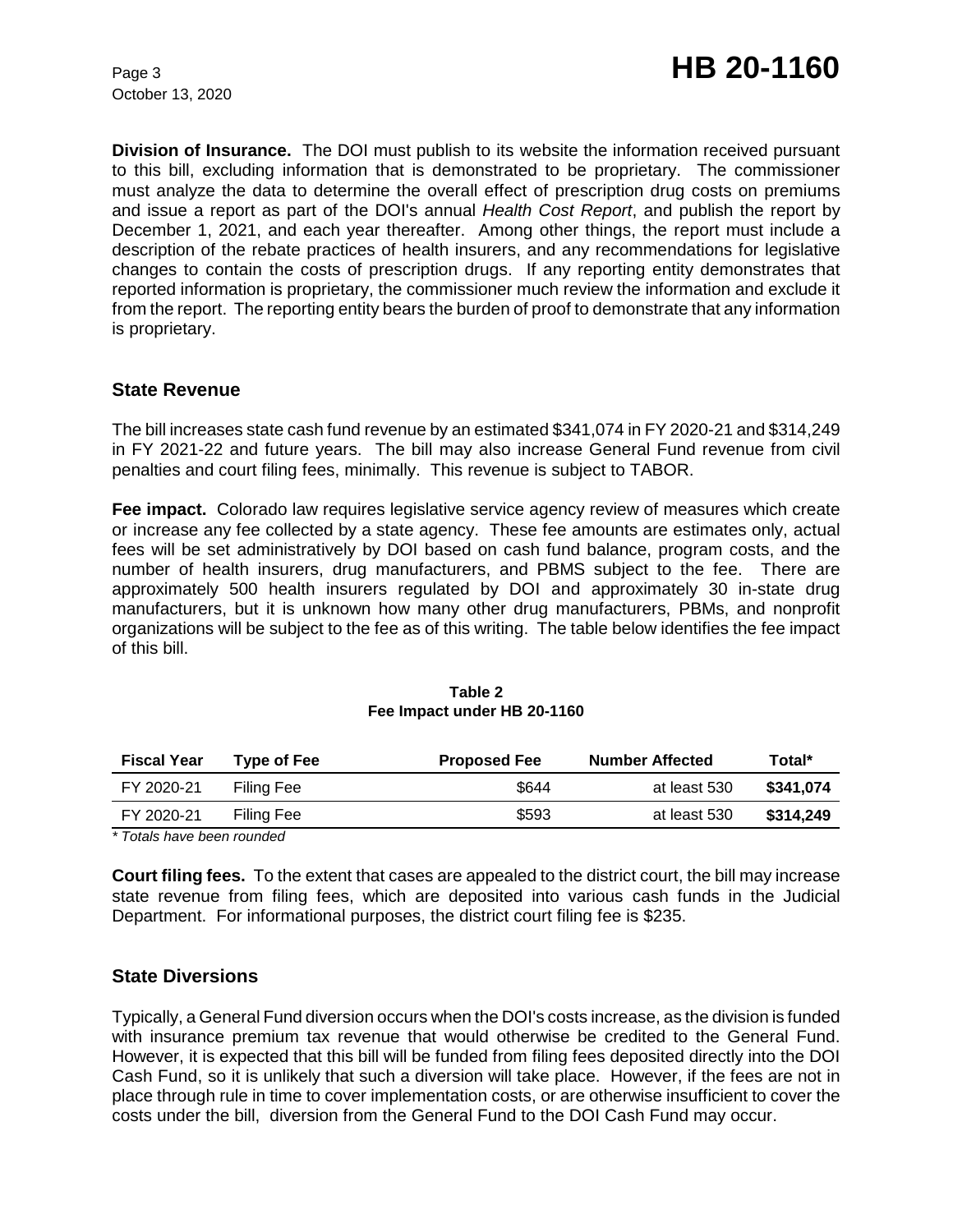# **State Expenditures**

The bill increases state expenditures by \$341,074 and 2.6 FTE in FY 2020-21, and \$314,249 and 3.0 FTE in FY2021-22 and future years. These costs are shown in Table 3 and described below.

|                                          | FY 2020-21     | FY 2021-22     |
|------------------------------------------|----------------|----------------|
| <b>Department of Regulatory Agencies</b> |                |                |
| <b>Personal Services</b>                 | \$189,288      | \$231,904      |
| <b>Operating Expenses</b>                | \$3,375        | \$4,050        |
| <b>Capital Outlay Costs</b>              | \$18,600       |                |
| <b>Computer Programming</b>              | \$44,800       | \$4,600        |
| Legal Services                           | \$17,056       |                |
| Centrally Appropriated Costs*            | \$67,955       | \$73,695       |
| FTE - Personal Services                  | 2.5 FTE        | 3.0 FTE        |
| FTE - Legal Services                     | $0.1$ FTE      |                |
| <b>Total Cost</b>                        | \$341,074      | \$314,249      |
| <b>Total FTE</b>                         | <b>2.6 FTE</b> | <b>3.0 FTE</b> |

**Table 3 Expenditures Under HB 20-1160**

 *\* Centrally appropriated costs are not included in the bill's appropriation.*

**Department of Regulatory Agencies.** DORA will incur costs for staffing, computer programming, and legal services to implement the bill, as discussed below.

*Staffing.* DORA will require three additional ongoing staff members to implement the bill; a statistical analyst and rate/financial analyst hired immediately upon the bill's effective date, and an actuary prorated for a half year in the first year. Initial workload includes establishing data collection processes and interfaces with reporting entities and promulgating rules. Beginning January 1, 2021, staff are required to collect, manage, and publish data, review confidentiality assertions, collect fees to finance the program, analyze drug price and rebate data, the effect on premiums, and draft an annual report.

*Computer programming*. DORA will work with the Office of Information Technology to develop a framework for data collection and publishing. This system is estimated to require 400 hours of computer programming at a rate of \$112 per hour, and 40 hours in subsequent years to maintain. *Legal services.* Legal services from the Department of Law will be required to assist with drafting rules, making determinations of confidentiality, and potentially enforcement actions. The fiscal note assumes this will require 160 hours of legal services at a rate of \$106.60 per hour.

**Drug purchases by state agencies.** To the extent the bill reduces prescription drug costs, the Departments of Corrections, Health Care Policy and Financing, and Human Services may see a reduction in prescription drug-related expenditures. Any such impact will be addressed through the annual budget process.